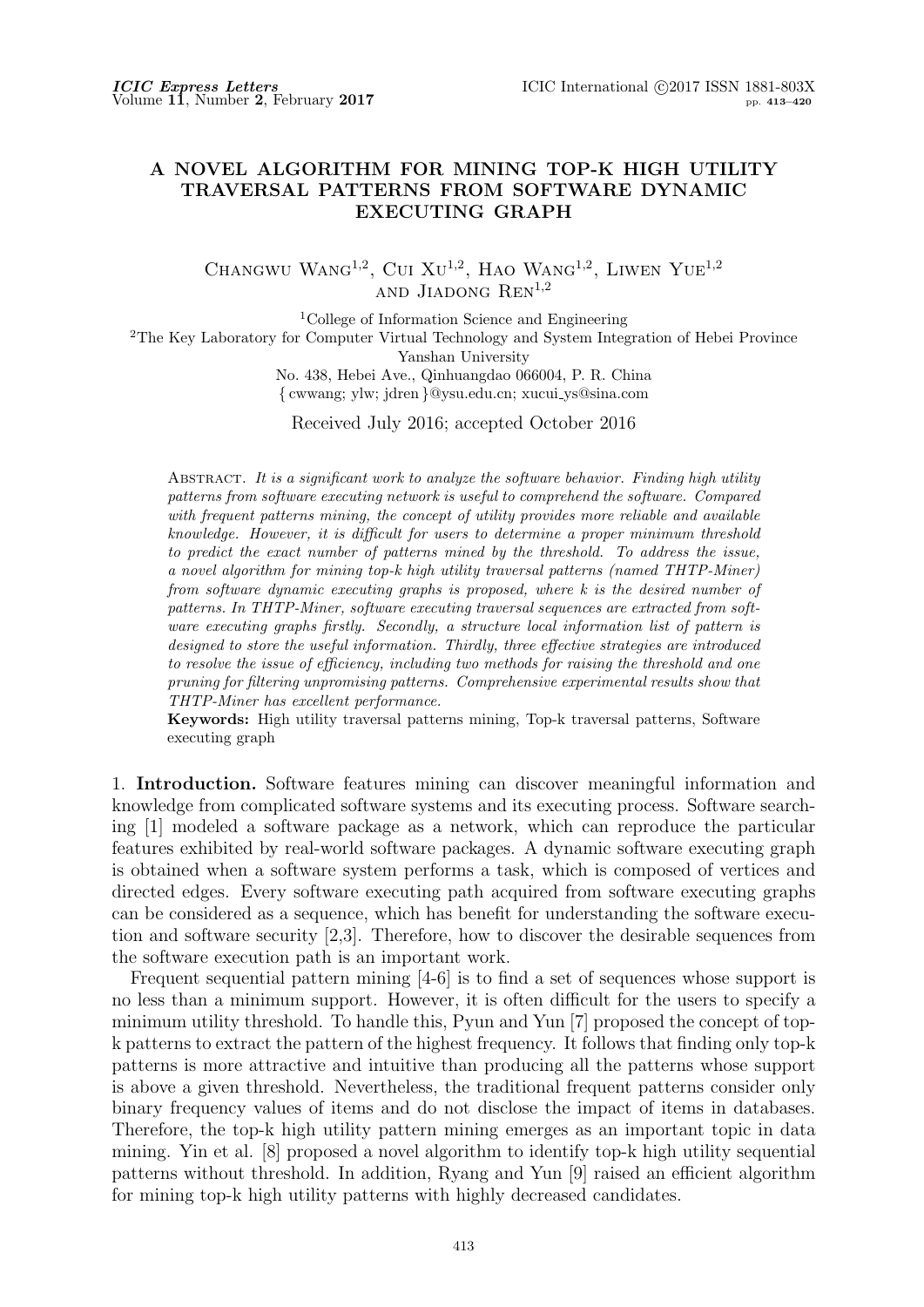Software behavior mining plays a significant role in realizing the failure prediction of software and the features of software system. Li et al. [10] presented an approach to detect software failure by using the pattern position distribution as features. Note that the items in software function executing sequences are ordered and continuous, and the traditional algorithms for mining sequential patterns are not applicable. Therefore, a two-phase utility mining method [11] is proposed to discover high utility path traversal patterns. In order to reduce the number of candidates, Ahmed et al. [12] designed an algorithm for utility-based web path traversal pattern mining. However, these methods consider only forward references and are not applicable for incremental mining. A novel framework [13] was presented to handle both forward and backward references, which can avoid the level-wise candidate generation-and-test methodology.

In this paper, combining with the advantages of utility and path pattern mining, an effective algorithm (named THTP-Miner) is proposed to mine top-k high utility traversal patterns from software executing graph. In order to analyze software executing sequences and rules, a novel structure, local information list of pattern, is designed to store both the adjacency item and the utility information. Moreover, three strategies are presented to connect potential high utility traversal patterns as early as possible, which are good for discovering desirable sequences efficiently. Based on the three strategies, the novel algorithm can be used to analyze software executing paths and software security. Experiments are executed to verify that THTP-Miner has better efficiency.

The remaining is organized as follows. Section 2 describes the definitions. Section 3 proposes the algorithm THTP-Miner. Section 4 shows the experimental results. Conclusions are presented in Section 5.

2. **Basic Definitions.** In this paper, we discuss the software executing traces from function perspective. In the dynamic execution process of software, it traverses a path to perform all the requests of functions. This path is a branch of the software executing graph which represents the call relationships among different functions in a system.

**Definition 2.1.** *Software Executing Graph. Software executing graph called SEG is a directed graph made up of vertices and directed edges, i.e., G is a 3-tuples*  $(V_G, E_G, \Gamma)$ *where*  $V_G$  *is a set of vertices and*  $E_G \subseteq V_G \times V_G$  *is a set of directed edges.*  $\Gamma$  *is a function that maps labels to vertices and edges.*

The vertices and edges represent the functions and their call relationships respectively.

**Definition 2.2.** *Software Executing Traversal Sequence. Software executing traversal sequence named SETS is a branch of the software executing graph, which is obtained from root to a leaf. Let*  $F = \{f_1, f_2, \ldots, f_n\}$  *be a set of functions. Software executing traversal sequence is an ordered list of functions, denoted by*  $\lt f_{root}, f_2, \ldots, f_m, f_{leaf} >$ , where  $f_i$  $(2 \leq j \leq m \leq n)$  *in the SETS signifies the jth function called by the sequence. Besides, froot and fleaf represent the first and the last called function respectively. All of these sequences form software executing traversal sequence database, which is denoted as TSD.*

**Definition 2.3.** *The Utility of Function. The utility of function f in a software executing traversal sequence S is denoted as u*(*f, S*)*, which reflects the importance or preference of function f in the sequence S.*

**Definition 2.4.** *The Utility of Pattern. The utility of a pattern P in a sequence is denoted as*  $u(P, S)$  *and defined as*  $u(P, S) = \sum_{f \in P} u(f, S)$ *. Besides, the utility of a pattern P in a database TSD is denoted as*  $u(P)$  *and defined as*  $u(P) = \sum_{S \in t(P)} u(P, S)$ *, where*  $t(P)$  *is a set of sequences containing pattern P in the database TSD.*

**Definition 2.5.** *Top-k High Utility Traversal Patterns. A pattern P is called a top-k high utility traversal pattern if there are less than k sequences whose utilities are no less than*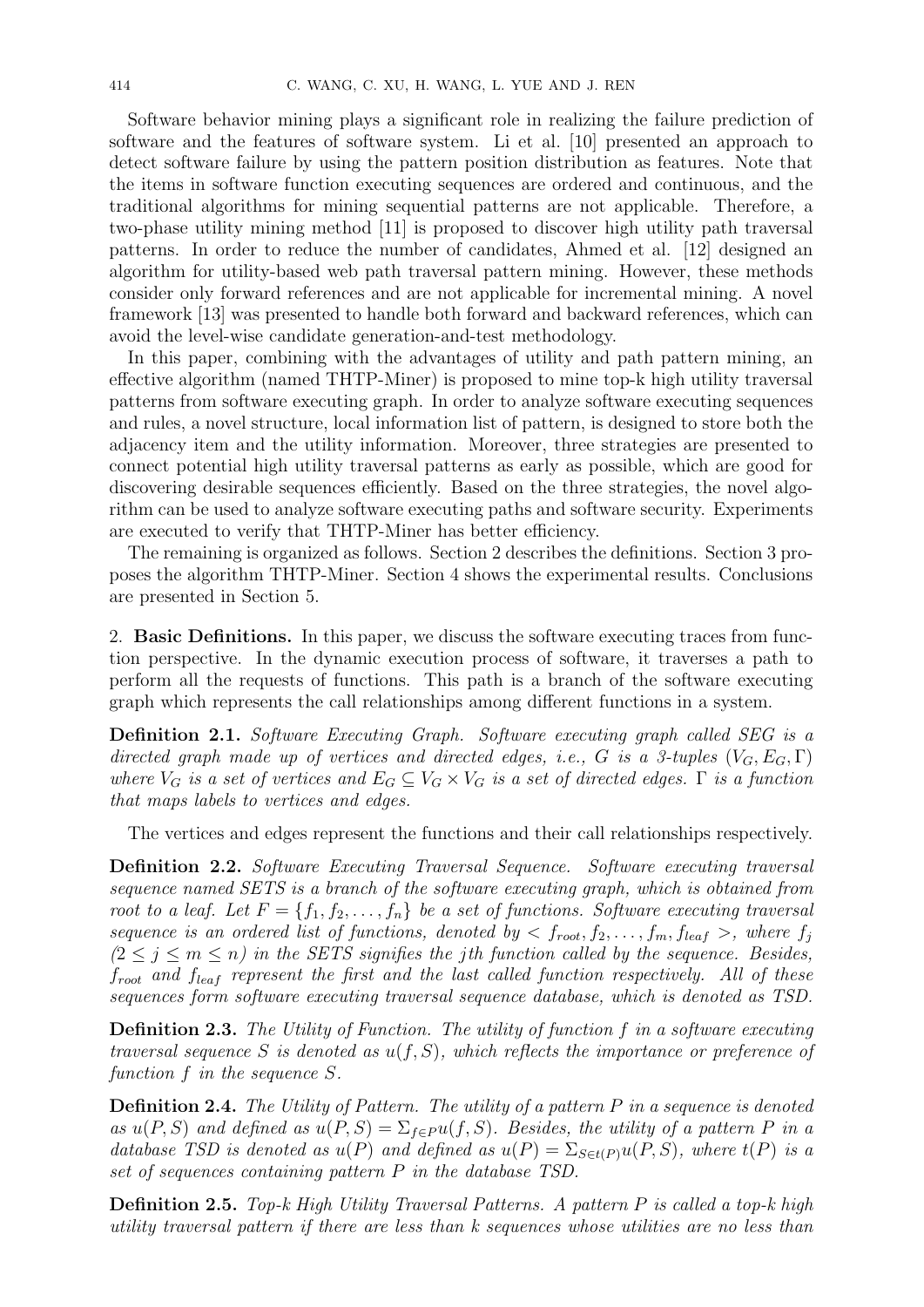$u(P)$ *. The optimal minimum utility is denoted and defined as*  $\sigma^* = \min\{u(P)|P \in \Omega\}$ *, where*  $\Omega$  *means the set of top-k high utility traversal patterns.* 

**Definition 2.6.** *Local Information List of Pattern. A local information list of pattern P is a 3-tuples (utility, r-utility, sid) for each sequence Ssid containing pattern P with the same next element. The utility of a triple is the total utility of the pattern P in the sequence*  $S_{sid}$ , *i.e.*,  $u(P, S_{sid})$ *.*  $S_{sid}$  *is a sequence with its order sid in the database. The* r-utility of a triple is defined as  $\Sigma_{f \in S_{sid} \wedge f \succ P} u(f, S_{sid})$ , where  $f \succ P$  denotes that f is listed *after j for every*  $j \in P$ *. The next element indicates an item which is adjacent to the last item of the current pattern*  $P$  *in the sequence*  $S_{sid}$ *.* 

Besides, the local information list is marked by *{*pattern, next*}* which contains the next element of the pattern. The local information list of pattern is shown in Figure 1.

| {pattern, next} |                               |  |  |  |  |  |  |
|-----------------|-------------------------------|--|--|--|--|--|--|
| utility         | $\vert$ r-utility $\vert$ sid |  |  |  |  |  |  |

FIGURE 1. Local information list of pattern

**Definition 2.7.** Connection of Traversal Patterns. Let the connection of Px be the *pattern that can be got by appending an item y to the pattern P x, where the item y must be adjacent to the last item x in a sequence.*

**Definition 2.8.** *Potential High Utility Traversal Patterns. A local potential high utility traversal pattern is that the sum of utility and r-utility in the local information lists is no less than the current threshold*  $\sigma^*$ . If the sum is no more than the threshold, the pattern *is called unpromising.*

3. **Mining Top-k High Utility Traversal Patterns.** In this section, the algorithm for mining top-k high utility traversal patterns from software executing graph is proposed, in which three strategies are applied to improving the threshold quickly.

3.1. **Strategy 1: Pre-insertion.** The pre-insertion strategy inserts the utilities of both the 1-sequences and s-sequences into the TKSList before the iterative process of mining.

A list TKSList is a fixed-size sorted list, which is used to maintain the top-k high utility sequential patterns dynamically, and a minimum utility  $\sigma^*$  is set to prune unpromising candidates. Initially, TKSList is empty and  $\sigma^*$  is 0. Once the k sequences are found,  $\sigma^*$  is raised to the least utility in the TKSList. After that, a candidate satisfying the current threshold is inserted into TKSList, then the candidate with least utility value in the list is pruned, and thus  $\sigma^*$  will be raised to the least utility in the updated list. In the meanwhile, a hash table *T* is used to record the real utility of every distinct item. All of these items are actually 1-sequences and they are inserted into TKSList.

3.2. **Strategy 2: Sorting connection order.** The sorting strategy is used to order the potential high utility sequential patterns by its sum of utility and r-utility and raise the threshold shortly.

It follows from definitions that the local potential high utility sequences should be calculated quite early, which are more likely to improve the current threshold. Thus, all of the patterns are ordered by the sum of utility and r-utility in the local information lists. This strategy effectively identifies local potential high utility patterns which can be connected and prior to those low utility candidates.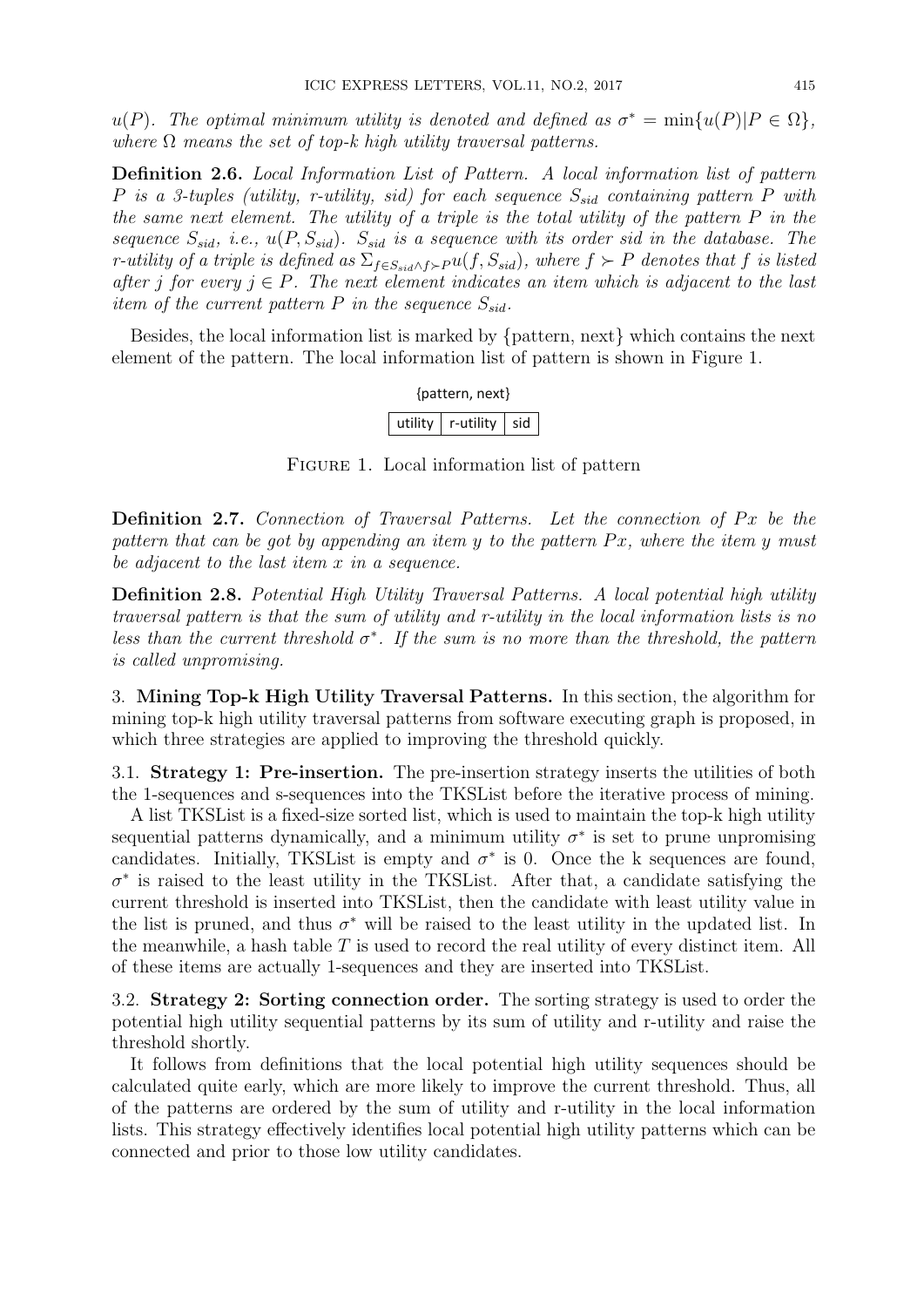3.3. **Strategy 3: Filtering unpromising patterns.** The strategy filters unpromising patterns in the process of connection by checking an upper bound of utility in local information lists of patterns.

Assume that the pattern  $P'$  is a connection of pattern  $P$ , and  $t(P)$  is a set of sequences containing *P*. Because of  $P \subseteq P'$ , we can know that  $t(P') \subseteq t(P)$ . So we can find an upper bound of utility with respect to any connection of the pattern *P*.

**Example 3.1.** *Table 1 represents a database TSD,*  $F = \{a, b, c, d, e, f, g, h\}$  *is a set of items appearing in TSD and*  $k = 3$ . The pair  $(f, u(f, S))$  represents the utility of *function f in the sequence S. The SU is the utility of the sequence. Originally, TKSList is*  $\{12, 11, 10\}$  *with the corresponding patterns a,*  $S_2$ ,  $S_5$  *by using Strategy 1 and*  $\sigma^*$  = 10*. The local information lists of the items are built to preserve available information. Secondly, the sum of utility and r-utility of the items in F with the same next element is calculated and the values are {*9*,* 21*,* 6*,* 14*,* 13*,* 4*,* 4*,* 3*,* 4*,* 3*,* 4*,* 1*,* 1*,* 1*} respectively. Then, these lists are ordered to connect local potential high utility patterns. Finally, the ordered local information lists satisfying the threshold are showed in Figure 2. For instance, {a, c} means the item of a is the highest potential high utility item with the next element c.*

Table 1. An example of TSD

| $S_{sid}$ | Sequences            | SU |
|-----------|----------------------|----|
| $S_1$     | (a,2)(b,3)(f,3)(g,1) | Q  |
| $S_2$     | (a,5)(c,3)(e,3)      | 11 |
| $S_3$     | (b,2)(f,4)(h,1)      | 7  |
| $S_4$     | (c,4)                | 4  |
| $S_{5}$   | (a,3)(c,2)(e,4)(f,1) | 10 |
| $S_6$     | (a,2)(d,4)           | 6  |

|                                            | {a, c}    |     |         | $\{b, f\}$                                     |     |         | ${c, e}$                                       |     |
|--------------------------------------------|-----------|-----|---------|------------------------------------------------|-----|---------|------------------------------------------------|-----|
| utility                                    | r-utility | sid | utility | r-utility                                      | sid | utility | r-utility                                      | sid |
|                                            | ь         |     | 3       | 4                                              |     | 3       | 3                                              |     |
| 3                                          |           |     |         |                                                |     |         | 5                                              | 5   |
| (a) the pattern {a} with<br>next element c |           |     |         | (b) the pattern $\{b\}$ with<br>next element f |     |         | (c) the pattern $\{c\}$ with<br>next element e |     |

FIGURE 2. Ordered local information lists satisfying the threshold

3.4. **The THTP-Miner algorithm.** The algorithm of mining top-k high utility traversal patterns denoted as THTP-Miner is described in Algorithm 1. The input parameters are software dynamic executing graphs, and the database TSD is obtained by traversing the software executing graphs. The first phase Pre Insertion is called to raise the threshold by the utilities of both 1-sequences and s-sequences. The second phase is Connection process which can connect all potential high utility patterns iteratively.

In Pre Insertion procedure, the TKSList is used to store the top-k high utility candidates dynamically. If the size of TKSList is less than k, the new potential high utility pattern is inserted directly into list. Another case is that the size is equal to k, and the threshold is set to the least utility of TKSList immediately. After that, a new candidate satisfying  $\sigma^*$  is inserted into list and the least utility candidate will be eliminated. Meanwhile, the threshold is updated.

The procedure Connection follows a pattern-growth method to mine the top-k high utility traversal patterns. These local information lists are ordered by the sum of utility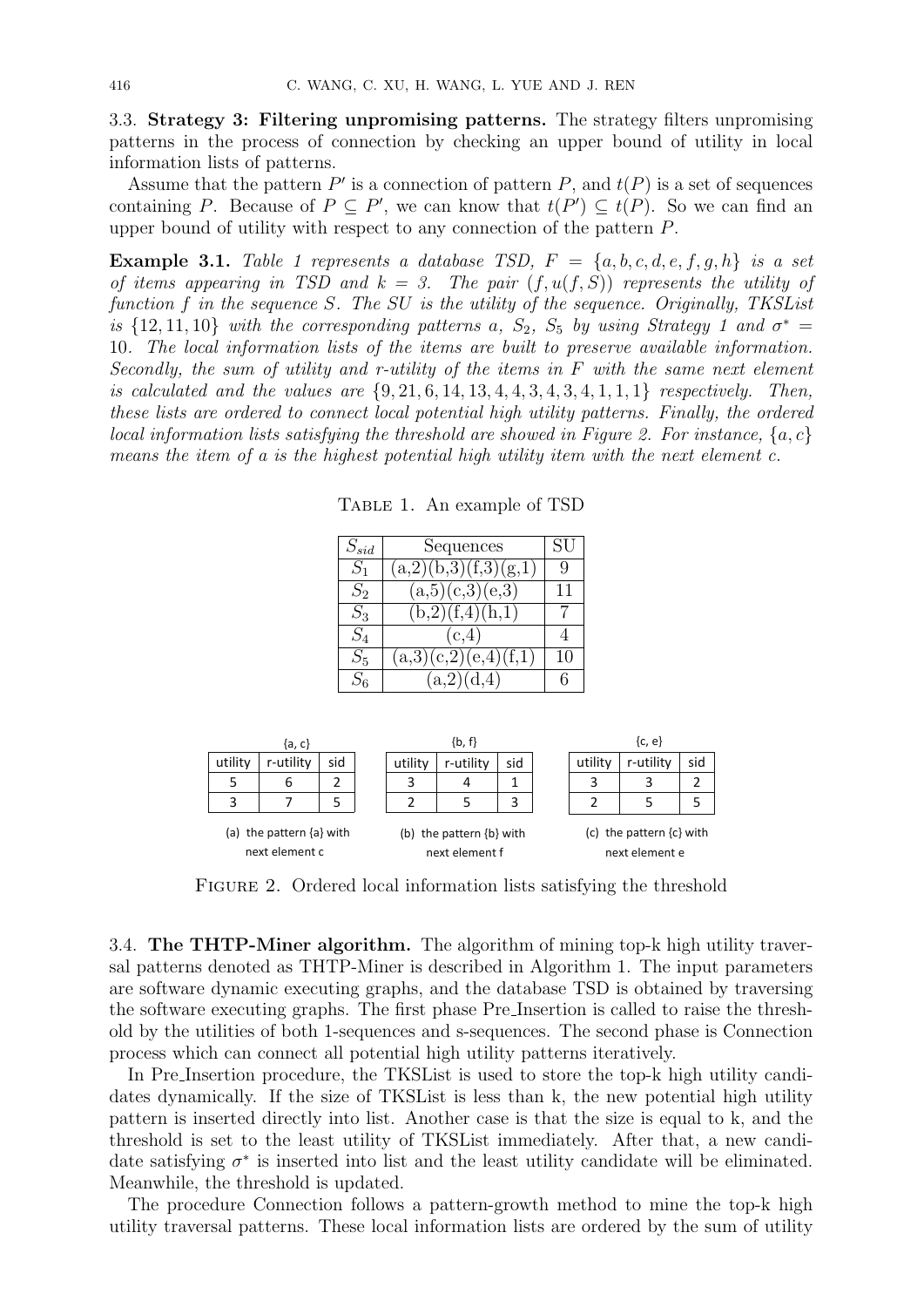and r-utility. For every pattern  $P_i$  in Ordered Local Lists, if the sum of utility is no less than  $\sigma^*$ , we will call the Pre\_Insertion to put the pattern into TKSL ist directly. If the pattern  $P_i$  is promising, the connection of  $P_i$  with its next element  $P_n$  is implemented to construct a new local information list. After the lists of patterns starting with  $P_i$  are obtained, the Connection process is called with the parameter lists iteratively.

## **Algorithm 1: The THTP-Miner algorithm**

#### **Input**: software executing graphs SEG

**Output**: a set of top-k high utility traversal patterns

- 1. Generate TSD by traversing the Software Executing Graphs in the DFS way
- 2. itemUtilityMap *←* calculate every different item and its total utilities in TSD
- 3. itemList *←* store all different items in TSD
- 4. TKSList  $\leftarrow$  initialize to an empty list and set the threshold  $\sigma^*$  to 0
- 5. k *←* the desired number of high utility traversal patterns
- 6. **for** every sequence S in TSD **do**
- 7. Call  $Pre-Insection(S)$  to improve  $\sigma^*$  by the s-sequence
- 8. **for** every every item f in itemUtilityMap **do**
- 9. Call  $Pre-Insection(f)$  to improve  $\sigma^*$  by the 1-sequence

10.**for** every item f in itemList **do**

- 11. New Initial List *←* construct an initial Local Information List
- 12. Local Information Lists *←* Local Information Lists *∪* New Initial List
- 13.Call *Connection*(*Local Information Lists*) to connect potential patterns iteratively

### **Procedure: Pre Insertion**

**Input**: a sequential pattern S

**Output**: an ordered list TKSList containing top-k high utility patterns

- 14. **if** TKSList.size *<* k **then**
- 15. insert *u*(*S*) into TKSList
- 16. **if** TKSList.size == k **then**
- 17. set the threshold  $\sigma^*$  to the least utility of patterns in TKSL ist
- 18. **if**  $u(S) > \sigma^*$  then
- 19. delete the least utility of TKSList and insert the new utility *u*(*S*) into TKSList
- 20. update  $\sigma^*$  to the least utility of the new TKSList

# **Procedure: Connection**

**Input**: Local Information Lists

**Output**: a set of all high utility traversal patterns

- 21. Calculate the sum of utility and r-utility of Local Information Lists
- 22. Ordered Local Lists *←* order these lists by the sum of utility and r-utility
- 23. **for** every list of *P<sup>i</sup>* in Ordered Local Lists **do**
- 24. **if** its sum of utility  $\geq \sigma^*$  then
- 25. Call  $Pre-Insection(P_i)$  //by strategy 1
- 26. **if** its sum of utility and r-utility  $\geq \sigma^*$  //by strategy 3 **then**
- 27. **for** every list of *P<sup>n</sup>* in Local Information Lists **do**
- 28. **if**  $P_n$  is the next element of  $P_i$  **then**
- 29.  ${P_i P_n} \leftarrow \text{connect } P_i \text{ and } P_n$
- 30. New list  $\leftarrow$  construct a new Local Information List of  $\{P_iP_n\}$
- 31. Lists *←* Lists *∪* New list
- 32. Call *Connection*(*Lists*)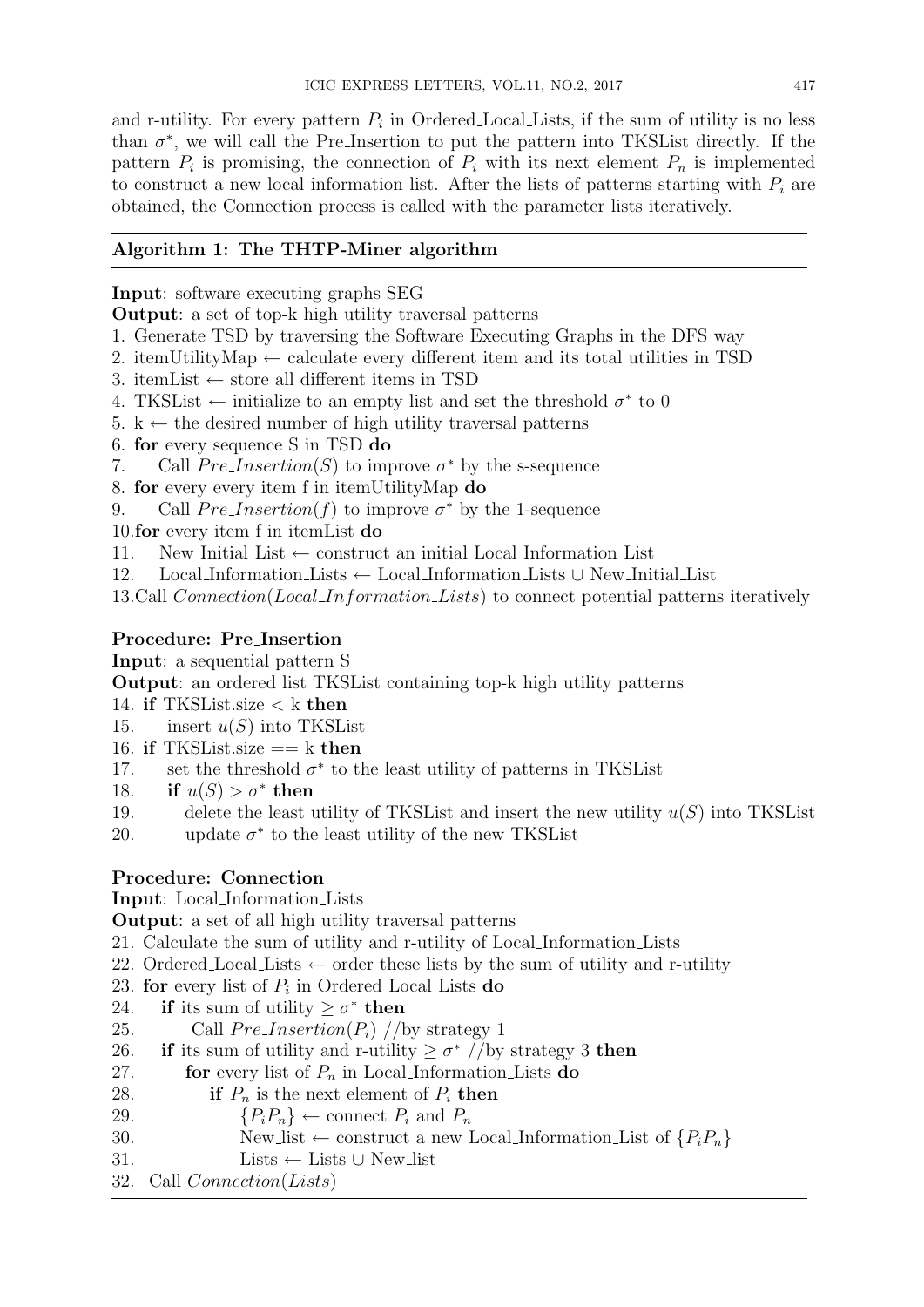4. **Experimental Evaluation.** In this section, the proposed method THTP-Miner is evaluated on a variety of datasets. We compare THTP-Miner with THTP+PS, THTP+ PF, THTP+F and EUWPTM [12]. THTP+PS and THTP+PF are two approaches without filtering and sorting strategies respectively. THTP+F is a method only with strategy 3. Note that, in the experiments, we use optimal parameters for the utility-based web path traversal patterns mining algorithm (EUWPTM), in order to mine the same number of patterns as the case of THTP-Miner. All the algorithms were implemented in Java and these experiments were performed on 64 bit Windows 7 ultimate, Xeon CPU E5-2603 @1.80GHz, 8G Memory. Two datasets, Mushroom and BMS, were used in the experiments, which can be downloaded from SPMF [14].

4.1. **Runtime.** Figure 3 and Figure 4 show the total run time of each method with the k varied. The execution time of EUWPTM which needs to calculate projected databases iteratively is much worse than others, while THTP-Miner considers continuity characteristics of software executing traversal sequences, only when the utility of pattern connecting its next adjacency item exceeds the current threshold  $\sigma^*$ , we continue to traverse. Also, it can be observed that THTP-Miner can raise the threshold shortly than THTP+PF due to the strategy of sorting connection order, and thus the time is less than THTP+PF.



Figure 3. Runtime on BMS



Figure 4. Runtime on Mushroom

4.2. **Memory usage.** Figure 5 and Figure 6 are the memory usages of these algorithms. Considering the performance results, EUWPTM consumes the most memory even though the threshold obtained by the corresponding k in top-k algorithm is optimal. It is caused by the fact that EUWPTM needs to store a great number of projected databases. The memory usage of THTP+F is also greatly large due to the absence of pre-insertion strategy and sorting strategy.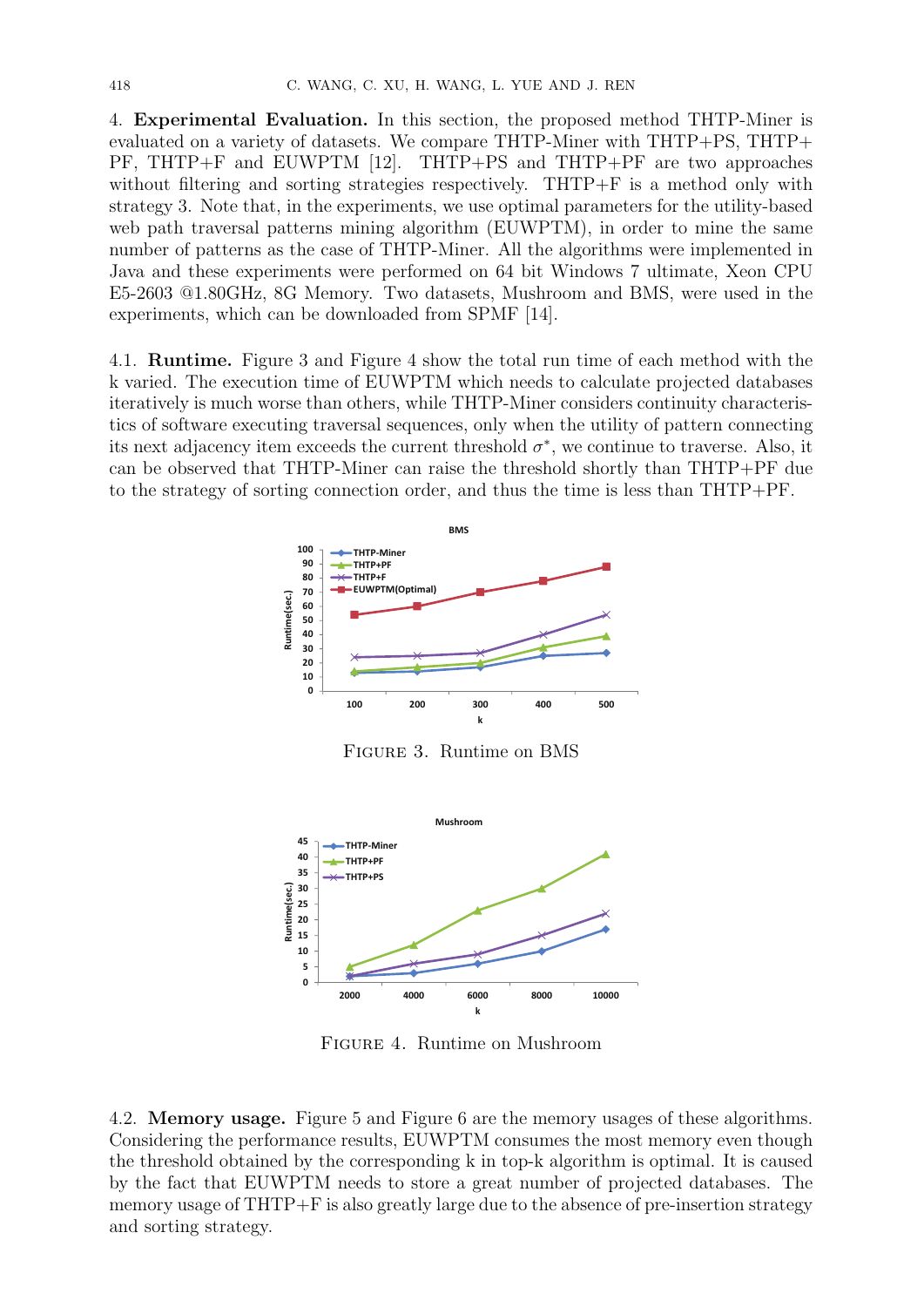

Figure 5. Memory usage on BMS



Figure 6. Memory usage on Mushroom

4.3. **Pruning ability.** Figure 7 and Figure 8 show the pruning ability of THTP-Miner. Because the threshold determined by the number of high utility patterns is optimal, the candidates generated by EUWPTM are the fewest. As shown in Figure 7, THTP+PF produces a smaller number of candidate patterns than THTP+F when the k is 100-300 on BMS. This is because THTP+F starts the mining from 0 while THTP+PF does not,



Figure 8. Candidates on Mushroom